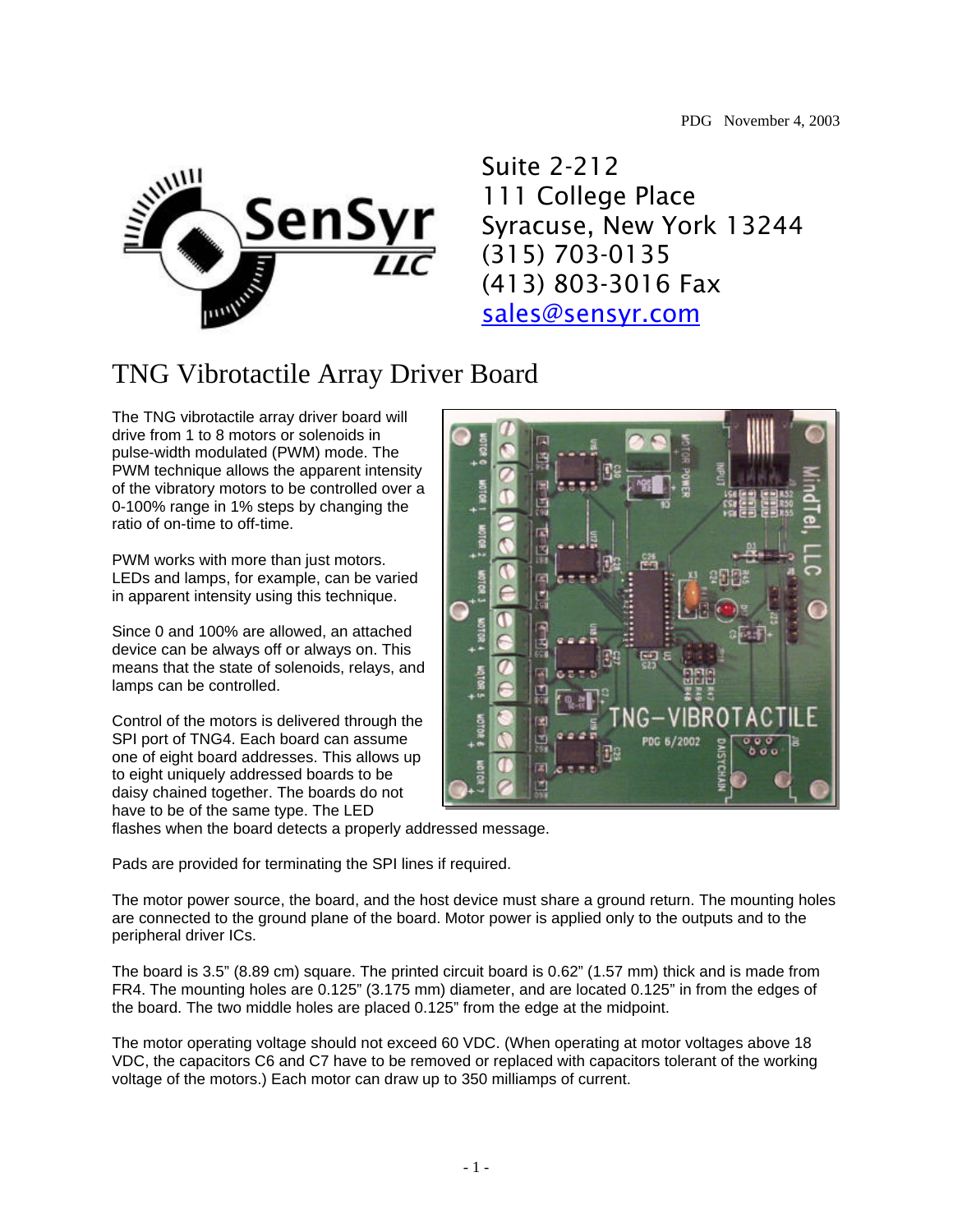The SN75477 peripheral driver ICs drop about 0.5 volts. That is, the motor power should be about 0.5 V more than the motor requires. A 1.3 VDC motor, for example, would need a 1.8 VDC power supply.

The motors or solenoids are connected to the board through eight 2-position screw terminals. The terminals designated "+" are connected to the collector of the corresponding section of a SN75477 peripheral driver IC. The other terminal is power for the motor, if required. The resistor associated with each screw terminal connector allows current limiting. Without some value of resistor installed, no power is available on that screw terminal.

The duty period depends on the motor. It's assumed that all the motors attached to any one board will have the same duty period. An 8500 RPM device has a duty period of 7.06ms. A 7500 RPM motor has a duty period of 8ms. A 7000 RPM has a duty period of 8.6ms. A 4500 RPM motor has a duty period of 13.3 ms.

The first task is to assign the correct duty period. The intensity of the motor can then be varied over a 0- 100% range in 1% increments. The duty period setting is 1/100th the entire duty period in microseconds.

The communications protocol is as follows:

- 1. Sync Byte: (FFh[255])
- 2. Address Byte.

form: xybbbmmm where

- $x = 1$  when setting duty period high byte (mmm ignored)
- $y = 1$  when setting duty period low byte (mmm ignored).
- $bb =$  board base address (0-7). This byte must equal the base address selector lines.
- and  $mmm = motor number (0-7)$ .
- 3. 0-100 for motor intensity; 0-255 when setting duty period. A zero setting means that the motor is completely off. An intensity setting of 100 (or more) turns the motor on continuously.



Unpopulated board: